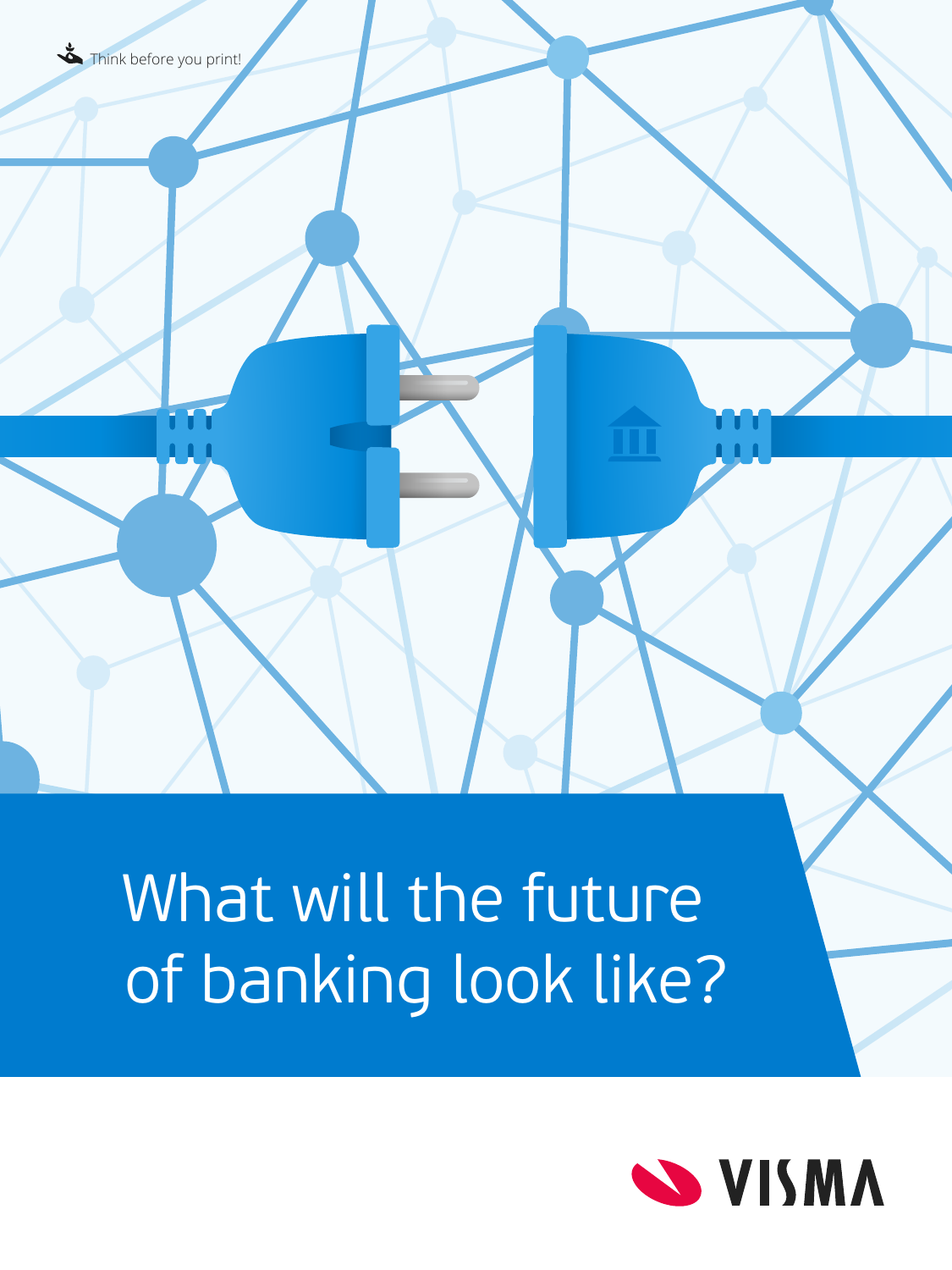

- Fintechs
- Companies
- Government
- SME

## What will the future of banking look like?

TT

## Big tech, Fintech and increased regulation are putting pressure on banking incumbents. How can they rise up to the challenge?

The financial services industry is in upheaval and while there is a lot of recent talk about rising complexity and disruption, this transformation has actually been almost twenty years in the making. Since the year 2000, banks have faced stricter and more regulations, driving up the cost of compliance. Investment in new fintech players has grown steadily in the last decade. Big tech companies are entering the consumer finance space. At the same time, banks are struggling to innovate, with many still running their business on legacy systems. It's an almost perfect storm. In this article, the first in a series, we explore each of these developments and outline strategies banks can focus on to take back their future.



**Banks**

**Fintechs**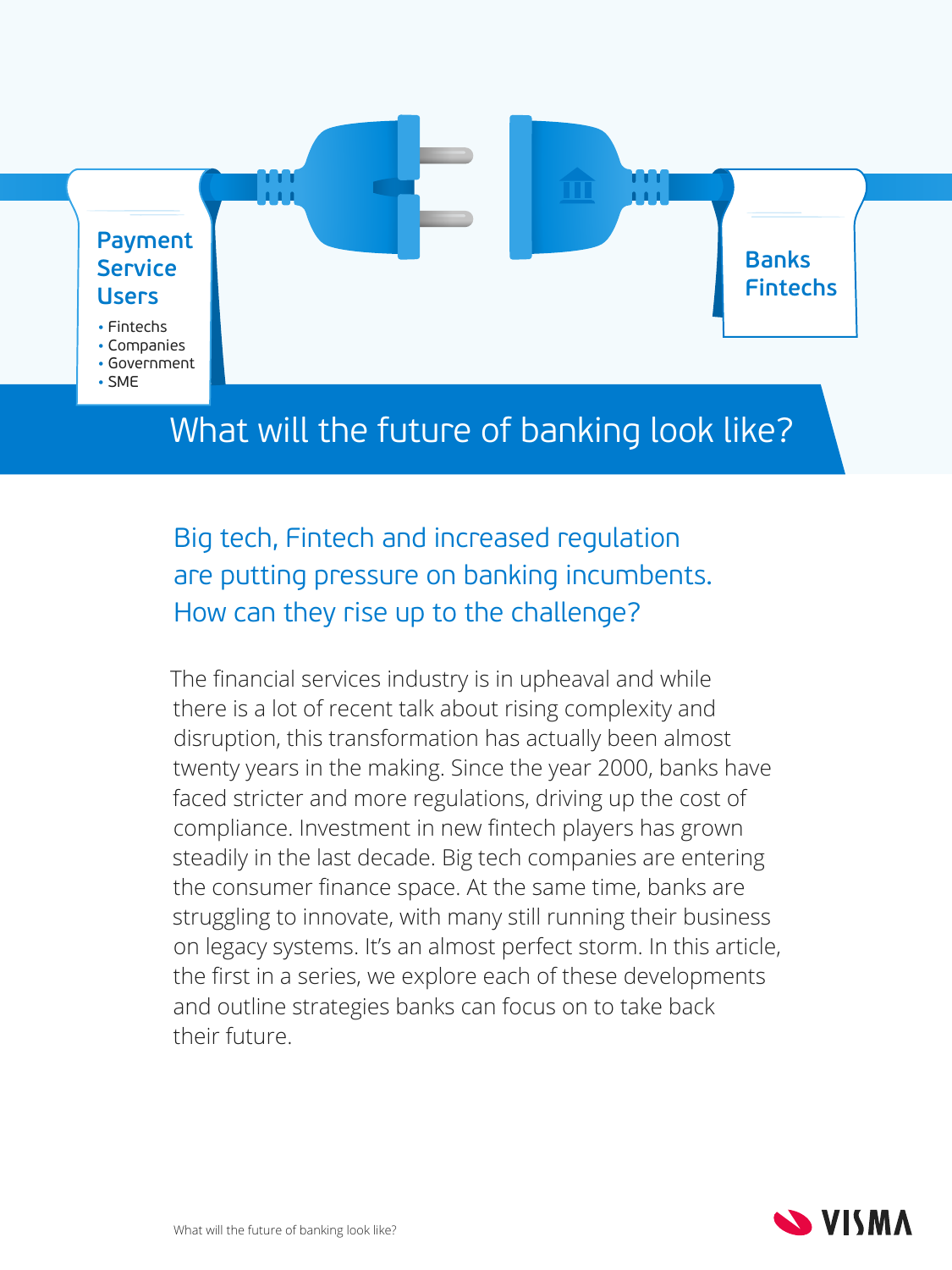# Laws and regulations: a timeline

In 2001, the United States congress passed the [Patriot Act, Title III](https://en.wikipedia.org/wiki/Patriot_Act,_Title_III) as a response to the 9/11 attacks. This would be the first in a host of upcoming regulations meant to prevent international money laundering and terrorist financing. Three years later, we would see **Basel II** emerge, which meant to ensure banks have adequate capital to assume the risks they expose themselves to. Around this same time, we see the adoption of IFRS reporting standards. The picture gets even more intricate. In 2007, the markets in financial instruments directive ([MiFID](https://www.investopedia.com/terms/m/mifid.asp)) was introduced to increase transparency across the European Union's financial markets and standardize regulatory disclosures. Then the financial crisis struck in 2008, resulting in a major process of [regulatory reform](https://papers.ssrn.com/sol3/papers.cfm?abstract_id=3304672) that gave birth to the Basel III framework.



#### **Laws and regulations affecting Financial Services**

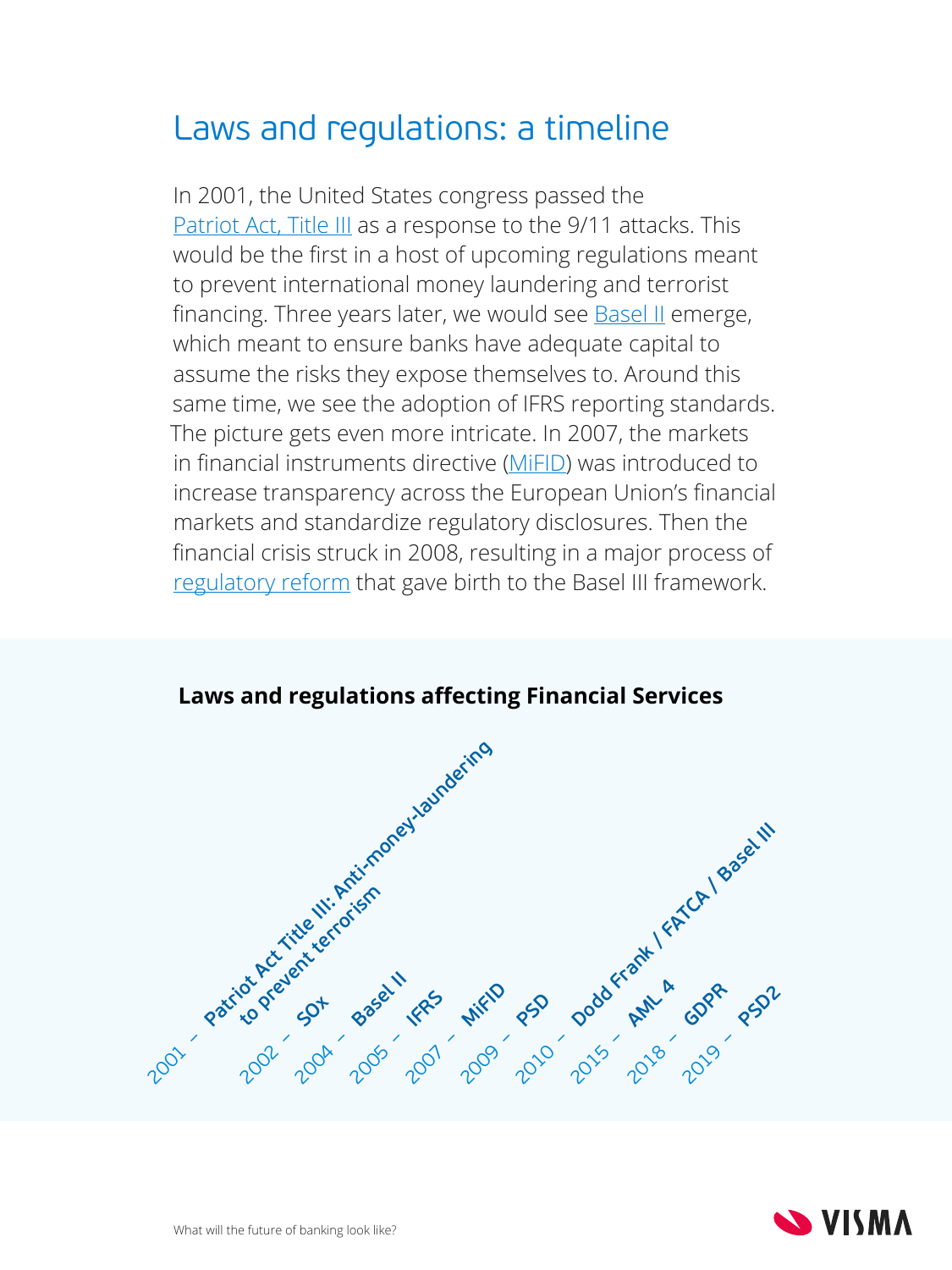The decade following the financial crisis has been turbulent to say the least when it comes to regulation. Most recently, we saw GDPR and PSD2 come into effect. As EY [writes,](https://www.ey.com/en_gl/banking-capital-markets/how-banks-can-balance-gdpr-and-psd2) both of these regulations focus on consumer data but were "developed from very different perspectives." While PSD2 seeks to open up banking and create access to personal data, GDPR aims to protect it and put consumers back in control. This adds even more complexity to the regulatory landscape. Altogether, it has resulted in a higher cost of compliance. By some estimates, banks spend around \$[270 billion per year](https://internationalbanker.com/technology/spotlight-compliance-costs-banks-get-business-ai/) in compliance and have spent \$[321 billion](https://www.bloomberg.com/news/articles/2017-03-23/banks-trimming-compliance-staff-as-321-billion-in-fines-abate) in fines since the financial crisis. Another big trend impacting the banking sector since the financial crisis is the growth of fintech.

# Challenger banks and new fintech companies are entering the game

Investment in fintech has grown steadily since 2013, going from \$18.9 billion that year to \$120 billion in 2018 (as KPMG's [research](https://assets.kpmg/content/dam/kpmg/cl/pdf/2018-12-kpmg-chile-advisory-fintech-pulse.pdf) shows). Most of these new market entrants focus on payments, personal finance management and credit solutions. Wealth management and insurance services are also picking up steam.

The biggest impact of these newcomers is an improvement of the customer experience. While most banks are still using legacy systems, mobile-first banks like Chime in the US and Netherlands-based bunq, to name a few, are redefining transactions and ease of use. In a 2016 [survey by PwC](https://www.pwc.com/gx/en/industries/financial-services/publications/fintech-is-reshaping-banking.html),

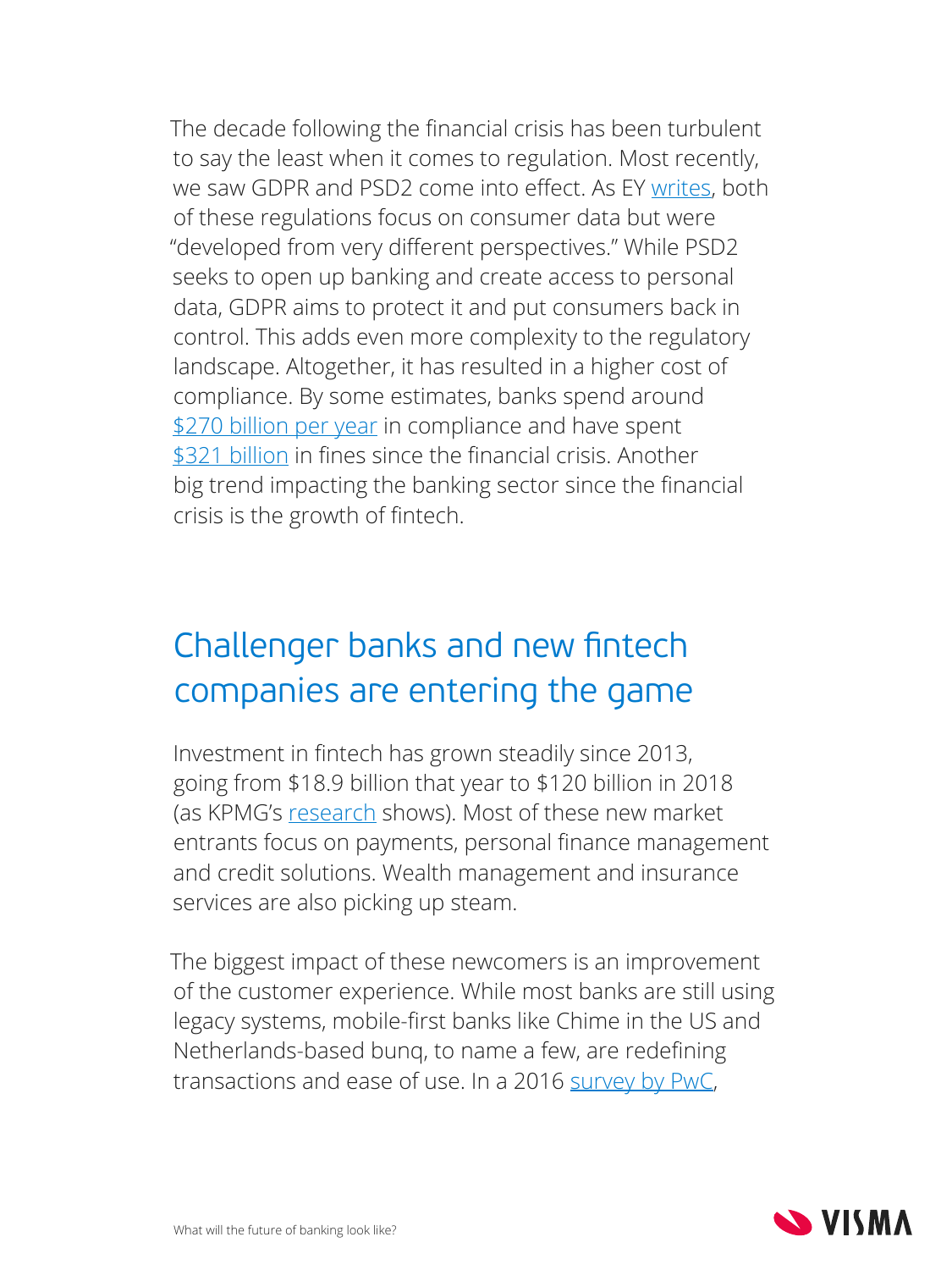53% of respondents from the banking sector stated that their company was "customer-centric," compared to 80% for fintech survey participants. In the same survey, 76% of banking respondents reported feeling that part of their business is at risk due to new fintech. An [Accenture study](https://newsroom.accenture.com/news/banks-risk-losing-us280-billion-in-payments-revenue-by-2025-according-to-accenture-report.htm) estimates that competition from nonbanks, along with other factors, could cost banks "\$280 billion in payments revenue by 2025."



#### **Fintech Investments (KPMG Pulse of Fintech)**

Mergers, acquisitions and investments seem to be the preferred strategy for banks eyeing these fintech products and looking to develop their own. BBVA is among the "[most active acquirers"](https://www.fintechfutures.com/2018/02/fintech-start-ups-acquired-by-banks-cb-insights/) of fintech start-ups in the last five years, having bought Madiva Soluciones in Spain, [Holvi](https://www.fintechfutures.com/2016/03/finnish-sme-banking-specialist-holvi-acquired-by-bbva/) in Finland, and [Openpay](https://www.fintechfutures.com/2017/04/bbva-buys-mexican-payments-start-up-openpay/) in Mexico. CNBC [reports](https://www.cnbc.com/2019/09/15/wall-street-banks-are-upping-bets-on-potential-fintech-competitors.html) that major Wall Street banks have participated in 24 deals this year

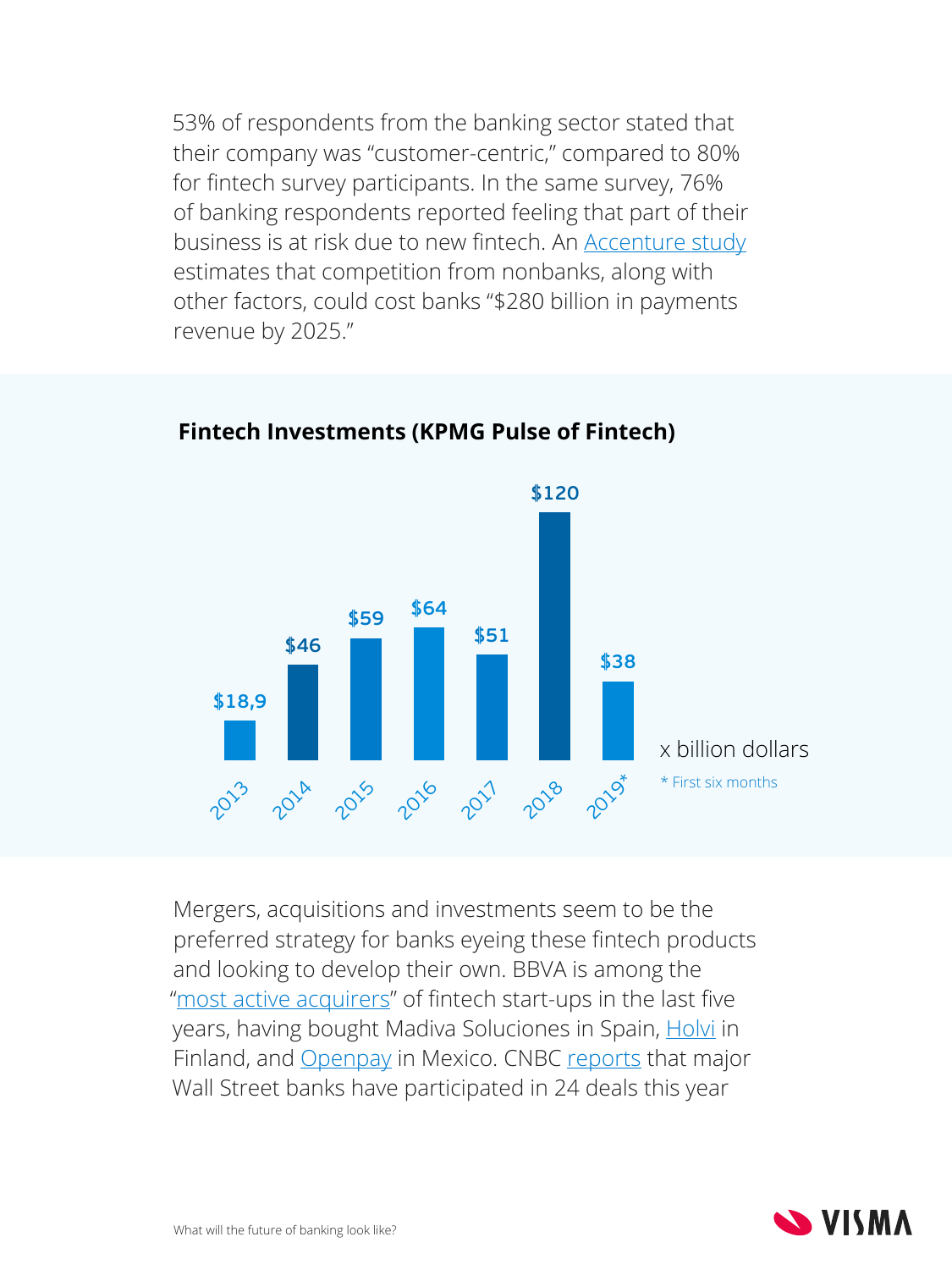alone. The market is also consolidating and has been for some time. In the European Union, the [market contracted](https://www.ebf.eu/wp-content/uploads/2018/09/Banking-in-Europe-2018-EBF-Facts-and-Figures.pdf) from 8,525 credit institutions in 2008 to 6,250. The numbers are similar in the [United States,](https://banks.data.fdic.gov/explore/historical?displayFields=STNAME%2CBANKS%2CASSET%2CDEP%2CNETINC%2CINTINC%2CEINTEXP%2CTPD&selectedEndDate=2018&selectedReport=CB&selectedStartDate=1934&selectedStates=0&sortField=YEAR&sortOrder=desc) where the number of commercial banks sat at 7,077 in 2008 and fell to 4,717 in 2017.

Besides M&A, cooperation with some of the bigger tech players is also growing. Let's take a look at the impact Amazon, Google, Apple, Facebook, WeChat and Alibaba are having.

#### **Events Financial Services Industry**



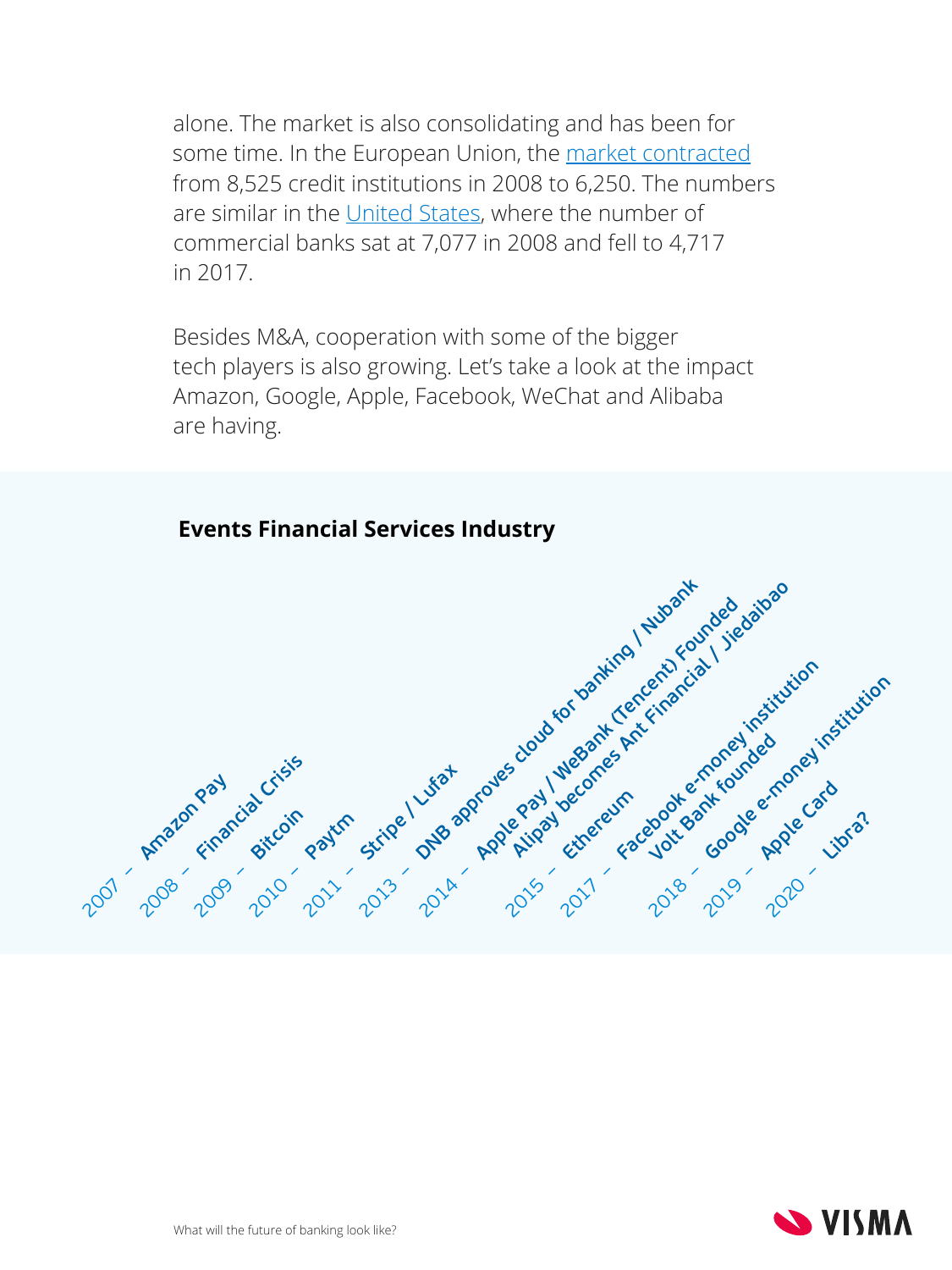# Big tech's influence on banking

Amazon launched Amazon Pay in 2007 and has since become a force of its own when it comes to online finance. The company has made several fintech investments of its own. All of them revolve around their core e-commerce business and expanding to international markets. India and Mexico have been the focus so far and the tech giant has been willing to make a loss to get traction in these markets. Amazon's goal is clear-cut: giving customers a seamless experience. On the merchant side, they have also developed a loans service (Amazon Lending) for businesses to finance stock which can then be sold on the Amazon web store. They have also been in talks with several banks to develop a [checking account service](https://www.bloomberg.com/news/articles/2018-03-05/amazon-in-talks-with-jpmorgan-over-checking-accounts-wsj-says) and have considered entering the home [insurance market](https://www.cnbc.com/2018/06/13/amazon-home-insurance-could-be-on-the-horizon-but-experts-are-skeptical-of-benefit-to-consumers.html).

Alibaba, the Amazon of the East, is betting on a similar strategy. Their Alipay ecosystem offers financial services within the app: insurance, payments and more - all with the push of a button and offered in collaboration with banks.

Google is another big tech firm collaborating with banks. The company's recently announced partnership with Citigroup will allow customers to open a bank account through Google Pay. Compliance and KYC principles will remain in Citigroup's domain, while consumers enjoy a modern user experience. This has led to some privacy concerns and may raise red flags for regulators. Google has stated that they will not sell the extra data they acquire from bank account activity, but use it instead to "bring value to consumers, banks and merchants with services that include loyalty programs." People are skeptical about this statement.

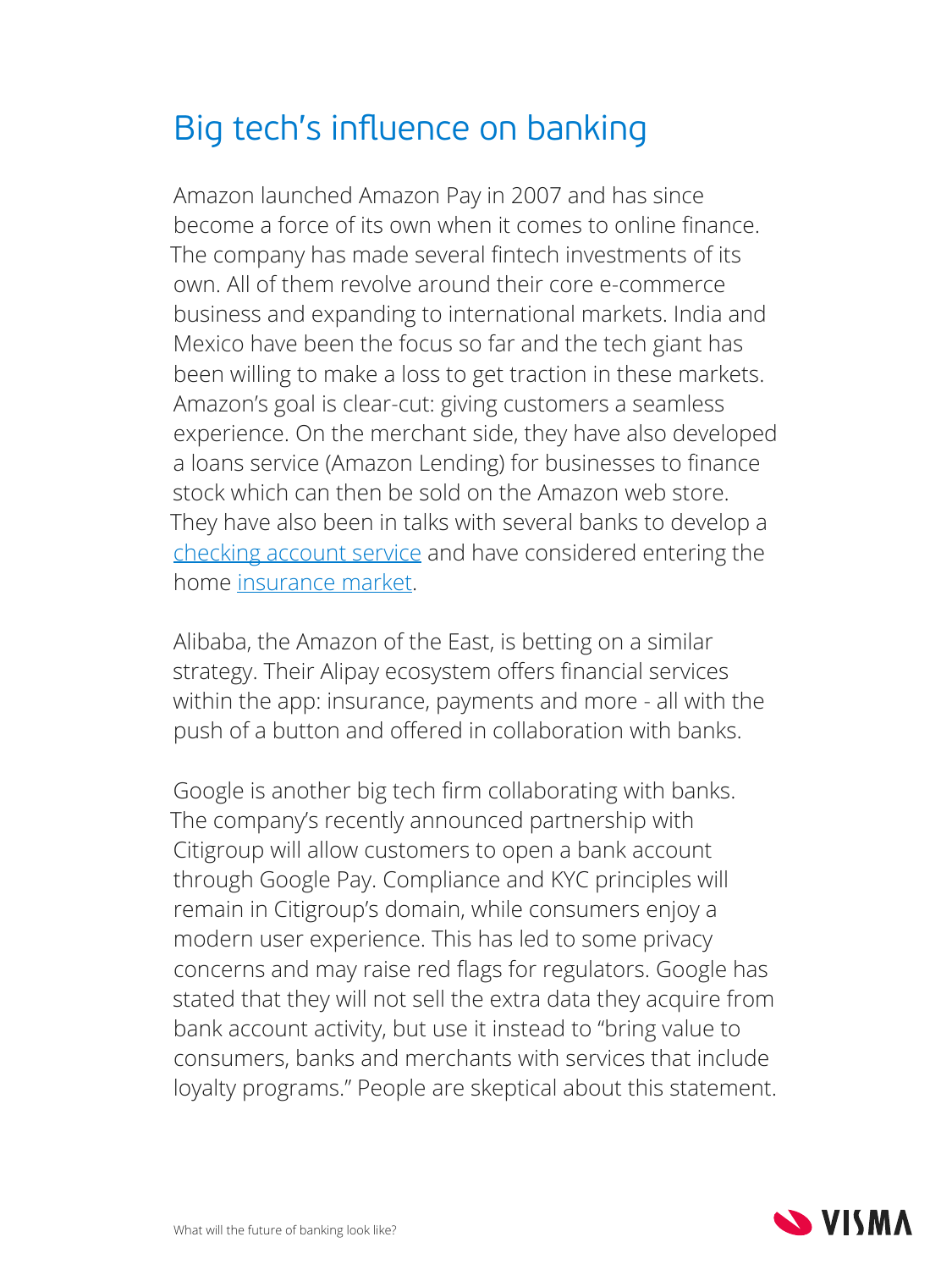Only time will tell if they will sell the data or not. Still, 57% of millennials [would reportedly switch](https://investhandbook.com/bank-of-the-future-look-like/) their existing bank for a better banking technology platform, so there may very well be a market that's ripe for the taking.

Like Google, Apple is also collaborating with banking incumbents to expand their fintech offering. The company's partnership with Goldman Sachs allows US consumers to get their own Apple credit card through an Apple interface. Although it was met with skepticism and a [gender-bias](https://markets.businessinsider.com/news/stocks/goldman-sachs-apple-card-no-bias-says-ceo-david-solomon-2019-11-1028708116) scandal at the outset, unique selling points include more security (you need the card and your phone to shop) and cash-back rewards for certain purchases, which are paid out on a daily basis. A recent [announcement](https://edition.cnn.com/2019/11/02/business/apple-goldman-10-billion/index.html) shows that Goldman Sachs has lent out about \$10 billion in credit to Apple customers so far.

Facebook is taking a very different approach. Like Amazon and the others, they also ultimately want to retain their customers' attention by offering payment services within their own environment. Facebook Pay, a simple payment request tool, is just an example. Unlike the other big tech firms, they also made an attempt to launch Libra, their own "cryptocurrency." The crypto experiment's future is unclear and it's currently on hold due to regulatory pressure, but it certainly poses a risk to central banks all over the world.

WeChat is a remarkable contender on its own as well. The messaging app now turned fintech giant, enables users to pay bills, recharge mobiles, make online purchases and money transfers, and pay using QR codes at merchant stores in China and abroad. The company effectively transformed China from a [cash-based to a cashless](https://www.youtube.com/watch?v=gysKE3POUv0) society. Where the Chinese consumer goes, WeChat goes.

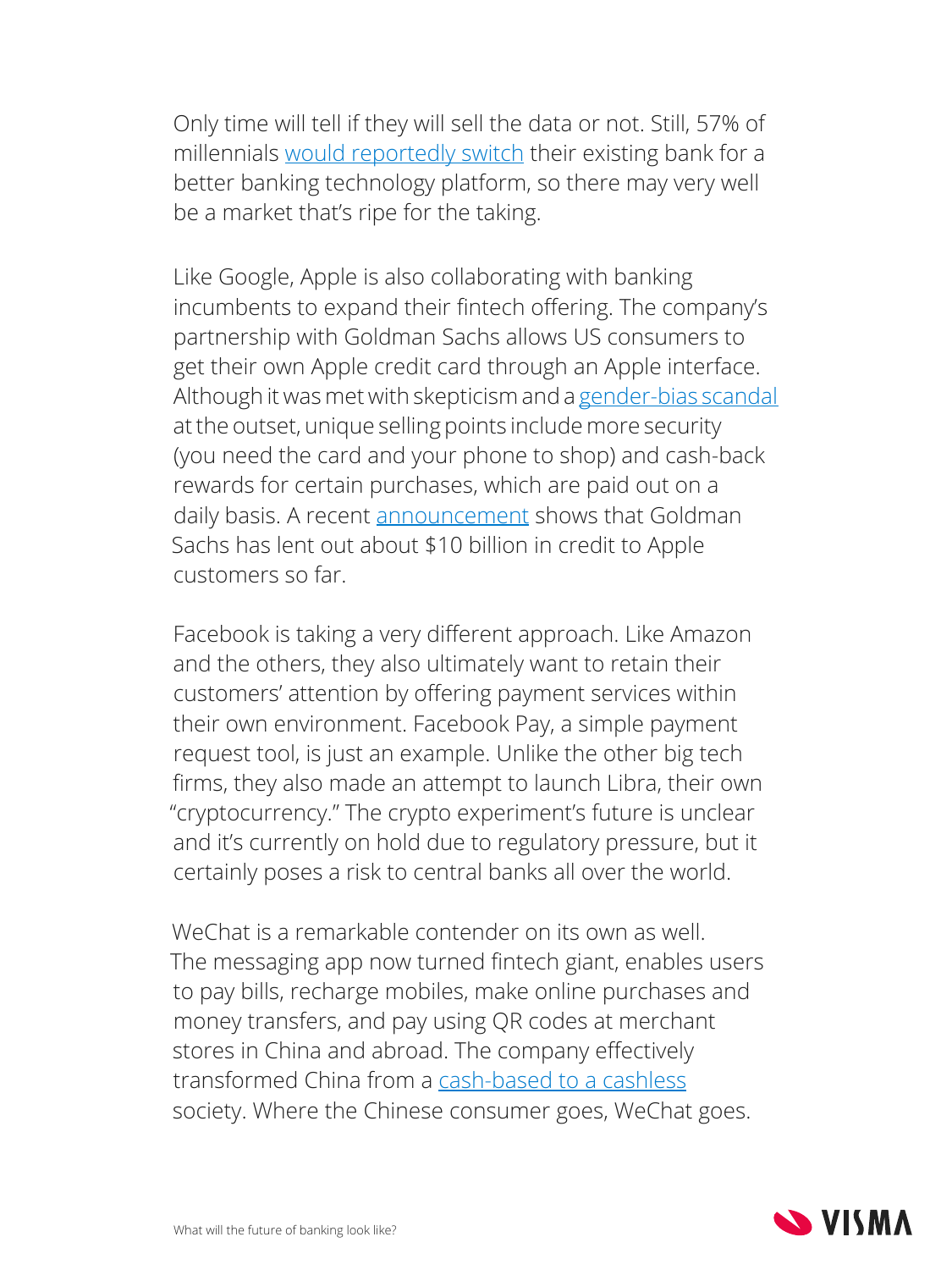In short, more customer "stickiness" is the business model for big tech companies. This poses a threat for banks, who have to compete for consumers' time. The challenge for incumbents is to develop equally enticing and seamless service offerings, while still relying on foundational legacy systems that are excruciatingly difficult to migrate to the cloud. It's join big tech or adapt.

## The Cloud as imperative

A [2018 study](https://newsroom.accenture.com/news/banks-ability-to-maximize-their-use-of-new-digital-technologies-may-be-hindered-by-slow-transition-to-the-cloud-new-research-from-accenture-shows.htm) by Accenture shows that banking incumbents are well aware of the benefits of the cloud. 77% cited "the ability to scale their IT operations up - and down - as needed" as a top benefit. Another 63% see the ability to launch applications faster as a key advantage of cloud adoption. Other benefits include enterprise synchronization (better sharing of data across business units), regulatory compliance and more resilient operations, as Deloitte [outlines](https://www2.deloitte.com/global/en/pages/financial-services/articles/bank-2030-financial-services-cloud.html). Not to mention efficiency. New banks like N26 and Revolut are cloud-based, and therefore more agile and able to deploy solutions faster. In stark contrast, many of the legacy IT systems incumbents currently use have become redundant and expensive to maintain. In the UK, nearly [50% of banks](https://www.ft.com/content/87254fbe-f227-11e8-ae55-df4bf40f9d0d) fail to upgrade old IT systems as soon as they should. In the US,  $43\%$  of banks still use COBOL, a programming language dating from 1959. Layering solutions on top of these old systems inevitably leads to inefficiencies and outages. Often, these core banking systems do not run on real-time, making it nearly impossible to develop the type of solutions consumers demand today.

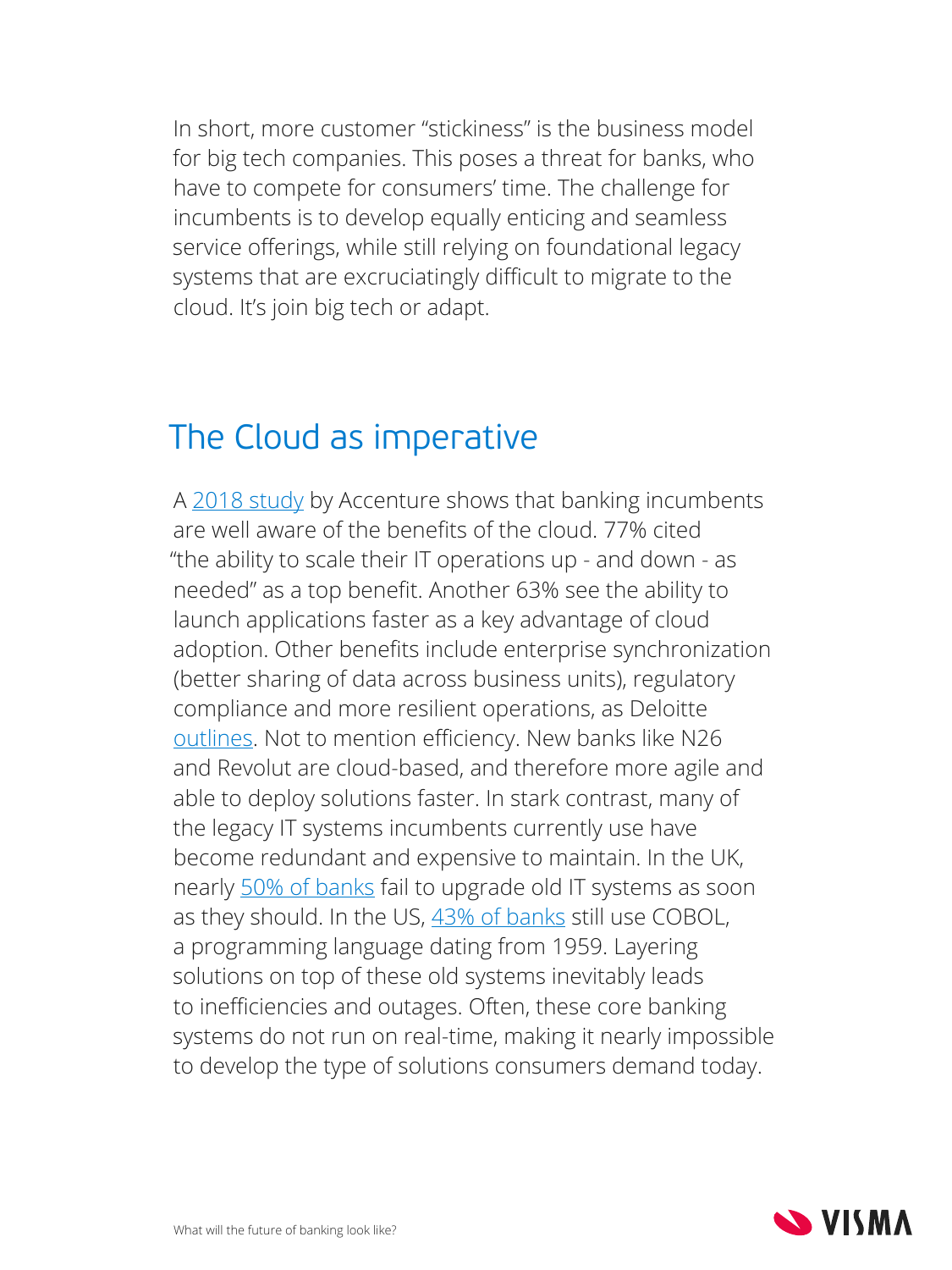Although there is an upswing in cloud adoption lately, many banks and other financial services companies are still reluctant to go all-in. Going back to the **Accenture survey**, 43% of executives said their bank lacks a strategy to move to the cloud. Security concerns abound. Nonetheless, the cloud is a key enabler for banks to offer the seamless digital experience customers crave. It's high time for banking executives to upgrade their systems. Taking an incremental approach, as  $EY$  suggests, can help to embark on this journey with the right degree of oversight.

# So, what's next?

Banks have to rethink their role in the financial landscape of the future. The ongoing pressure of regulation may push some to prioritize survival above innovation, but this strategy will not hold out much longer. Acqui-hires and fintech investments may prove fruitful and more collaborations with big tech are likely on the horizon. Ultimately, banks need to increase their focus on the customer and the financial products that they offer and to do this, having a cloud strategy is crucial. Their advantage is the wealth of experience and knowledge they have of financial services. Banks still excel at this. To maintain a razor-sharp focus on the customer, banks can choose to become primarily service providers and outsource anything that is not differentiating (back-office, payments and core banking) to other companies. This is a subject we will explore further in our next article. Stay tuned.